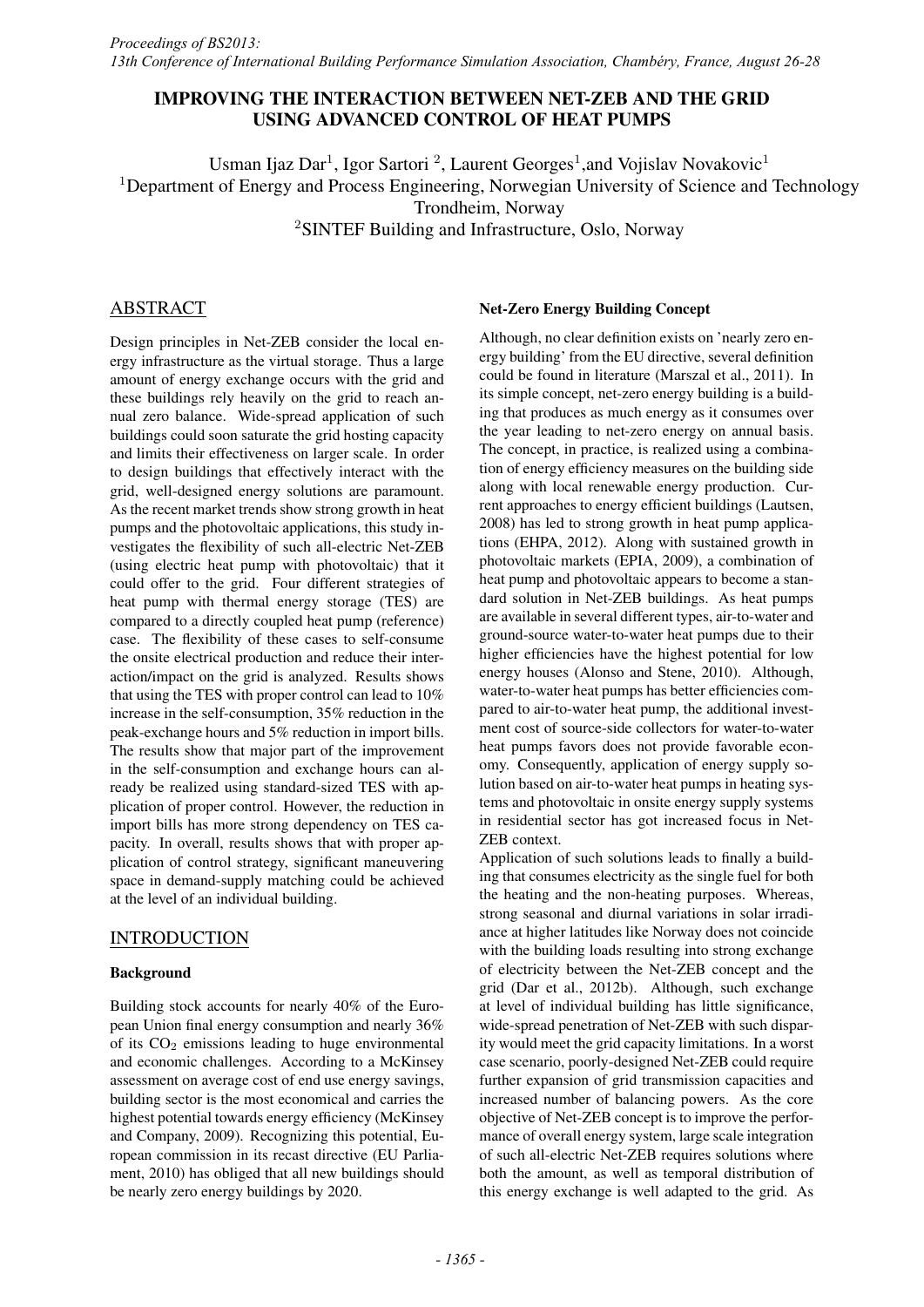such, a particularly intriguing question lies in the potential demand-side management (DSM) of heat pump by introduction of thermal energy storage (TES) systems leading to two potential scenarios: i) where heat pump is driven by onsite photovoltaic production to minimize the grid export ii) where heat pump is controlled to level-off the grid exchange profile. The first scenario could be seen as promoting building energy supply security whereas the second scenario can study the active role of Net-ZEB towards Smart Grid implementation. Thereby, the gap between the two scenarios could be seen as the flexibility that an all-electric Net-ZEB could offer to the grid.

### Objectives of the paper

The aim of this paper is therefore, to quantify active role of heat pump concepts in an all-electric Net-ZEB. Specific objectives of this paper are thus to investigate:

- i. the maximum self-consumption that could be realized by an onsite-production driven heat pump
- ii. the availability of Net-ZEB to respond to external signal
- iii. the flexibility offered by an-electric Net-ZEB to the grid

The remainder of this paper is structured as follows. Next section introduces the methodology and investigated cases whereas the results and the main conclusions are presented subsequently.

# METHODOLOGY

# Numerical Setup

A simulation methodology is used to investigate different configurations of energy system. Increased focus is placed on the system side while building-side is simplified. The simulation model is set up to reduce computational effort while keeping integrity of the results. This is done by providing same level of accuracy among different simulation. For this purpose, the building model is implemented after the five-resistance single capacitance model presented in (ISO13790, 2008) whereas the performance of heat distribution and emission systems in the building are modeled according to (EN15316-2-1, 2007). The model for heat pump is implemented after the quasisteady state approach (EN15316-4-2, 2008). However the models for stratified storage (Newton, 1995), and photovoltaic systems (Duffie and Beckman, 2006) are implemented using a dynamic approach. All the model are implemented in Matlab using Object-Oriented Programing (Mathworks, 2012). Further details on the methodology could be found in (Dar et al., 2012a). The models are adapted to enable simulation at any discrete time steps. Here a time-step of 10-minutes is used for the analysis.

#### Detached single family house

A typical Norwegian two-storey detached singlefamily house with a total heated area of 178 *m*<sup>2</sup> is considered. The building thermal properties are adjusted to fulfill Norwegian passive house requirement (NS3700, 2010). Drastic reduction in envelop losses is achieved by application of thermal insulation with overall heat transfer coefficient of 0.15  $W/(m^2.K)$ , 0.11  $W/(m^2.K)$ , 0.12  $W/(m^2.K)$ , 0.72  $W/(m^2.K)$ for external walls, floor, roof and windows, respectively. The building is assumed to be tightly constructed such that infiltration losses does not exceed  $0.60 h^{-1}$  at 50 Pa. A mechanically balanced ventilation unit with a ventilation rate of 1.2  $m^3/(h.m^2)$ and a heat recovery unit with exchange effectiveness of 85% are assumed. The house is simulated for the Oslo climate having an outdoor design temperature of -25*<sup>o</sup>*C and an annual mean temperature of 6.3 *<sup>o</sup>C*. The house is modeled using a single zone. Finally, the heating needs of the house are evaluated to fulfill the normative criteria for passive house. This is done by using internal gains, temperature set-points and occupancies schedules as set by the Norwegian passive house standard (NS3700, 2010). The annual space heating needs result into 18  $kWh/m^2/y$  and thus meets the Norwegian passive house requirement. For rest of the paper, representative profiles for the internal gains, appliances, light and domestic hot water extracted from a modified Richardsons load model are used (Dar et al., 2012a).

# Energy supply system

Two different hydraulic configurations for the heating system are analyzed in this study. In both configurations, heating system consists of an inverter-controlled air-to-water heat pump and a stratified storage tank. The reference characteristics for the heat pump are derived from a 16 kW nominal Mitsubishi's Zubadan model having a COP of 3.84 (7 *<sup>o</sup>C/* 35*<sup>o</sup>C*) (Mitsubishi Electric). The heat pump has a frequency-controlled compressor and could modulate down to 30%. The supply temperature of the heat pump depends on outdoor air temperature and could deliver maximum supply temperature up to 57  $\,^{\circ}C$  at -10  $^{\circ}C$ . Variation in heat pump characteristic as function of different disturbances such as temperatures on source and sink side is defined by manufacturer data according to standard reference conditions (EN14511-4, 2007). For remainder of the paper, the heat pump characteristics are kept constant although nominal power of the heat pump is sometimes changed. The storage tank in the heating system is modeled as a 20-stratification layers tank having a 15 cm thick uniform PUR insulation (with thermal conductivity of 0.049  $W/[m^2. \text{°}C]$ ). The thermal bridges due to valves are taken into account by increasing the overall-thermal heat transfer coefficient using a multiplier. The multiplier is a function of storage tank size and in varies between 1.3  $(0.1 \, m^3)$  to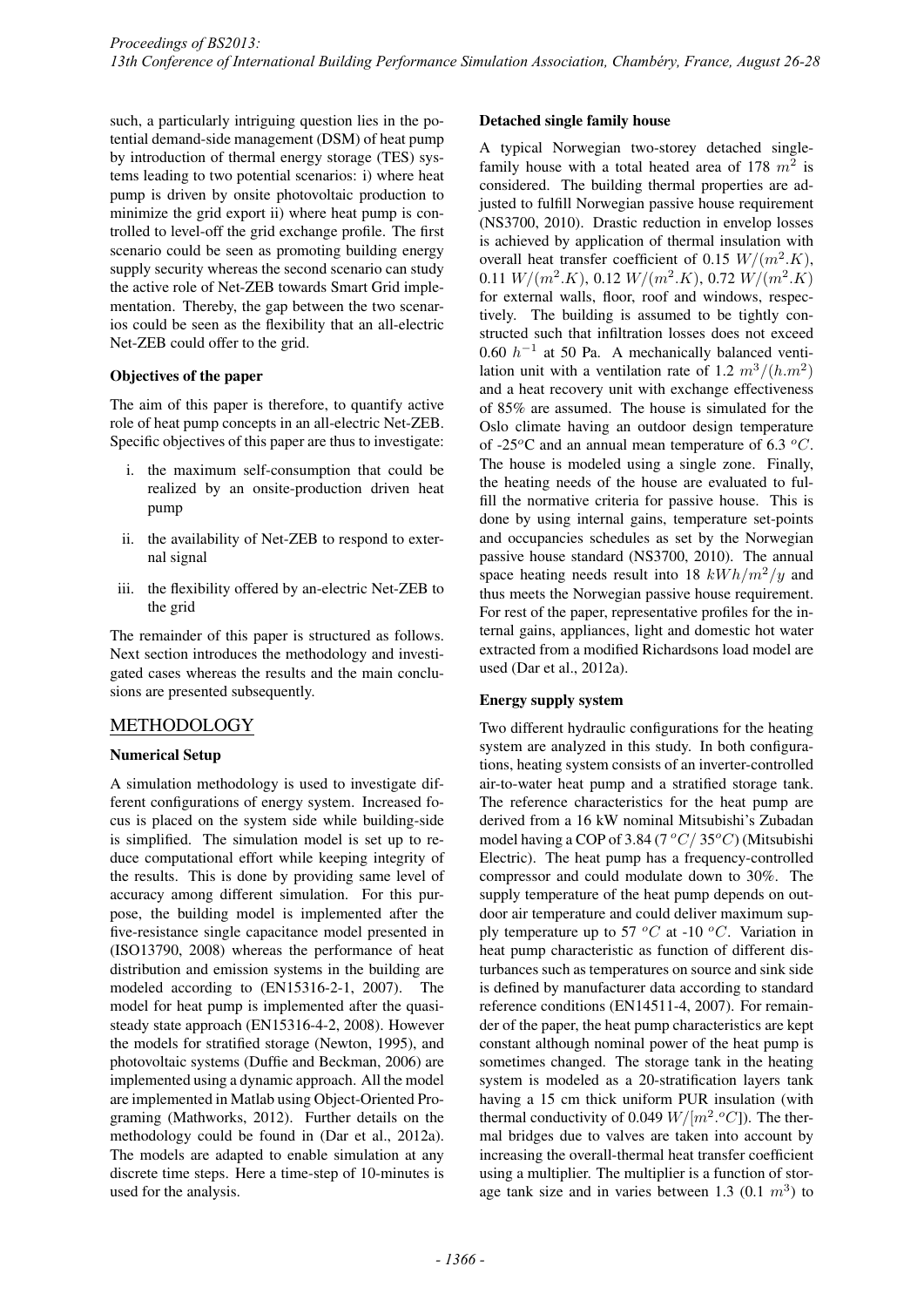2 (10.0  $m<sup>3</sup>$ ). Losses from the storage tank are modeled inside the conditioned zone. The heating in the house is supplied using low-temperature radiators with design-supply/return temperatures of 40/30 *<sup>o</sup>C*.



*Figure 1: Schematic diagram of directly coupled (reference) heating system configuration*

For the reference case, the heat pump is directly coupled to both the space heating distribution system and a 300*l* domestic hot water storage tank (through a heat exchanger) as shown in Figure 1. The heat pump works in alternative duty mode between space heating or domestic hot water (storage) heating modes. The selection of the heating duty is decided by a controller that diverts the three-way valve to the selected mode. The controller prioritizes the domestic hot water heating in case of simultaneous need. The house is heated with a temperature set-point of 20.5 *<sup>o</sup>C* having a deadband of 1 *<sup>o</sup>C*, whereas loading of storage tank is controlled using a sensor located in the top and the bottom part of the tank. In the space-heating mode, the supply set-point (SSP) temperature of the heat pump is adapted according to outdoor temperature: this is done by defining a temperature curve as a function of outdoor temperature taking the emitters design characteristics into account (EN15316-4-2, 2008).

*Table 1: Reference system control strategy*

| Space heating mode                                                                          |
|---------------------------------------------------------------------------------------------|
| $\frac{1}{if T_z}$ (20.5 – 1) $\vee$ (T <sub>z</sub> <= 20.5 $\wedge$ hp <sub>m</sub> = sh) |
| then $hp_m = sh$                                                                            |
| elseif $T_{on} \geq 20.5$ then hp off                                                       |
| Domestic hot water mode                                                                     |
| $if (T_{s1} < T_{dhw}) \vee (T_{s2} < = (T_{dhw} + 5) \wedge hp_m = dhw)$                   |
| then $hp_m = dhw$                                                                           |
| elseif $T_{s2} > (T_{sp,dhw} + 5)$ then hp off                                              |
| $\wedge$ : and $\vee$ : or $\vee$ : lessthan $\vee$ : greaterthan                           |
|                                                                                             |

The second configuration of the heating system is shown in Figure 2. Here the heat pump is coupled to a TES that supplies both the DHW and the space heating needs to the house. As the heat pump's COP drops as a function of supply temperature, the storage tank is divided into two temperature zones that enable to load the storage tank at different temperature. This is done by installing a heat exchanger both in the upper and the lower zone. The selection of loading tempera-

ture as well as loading zone is decided by the applied control strategy.



*Figure 2: Schematic diagram of heating system configuration using TES*

### Control strategies

TES decouples the demand and supply interaction and enable to investigate different control strategies. Several different investigations on such combinations could be found in literature. While the main focus of most of these studies has been on improving heat pump performance, investigation in Net-ZEB context has been very limited. Whereas the model predictive controls (MPC) have been widely studied and has showed advantages over other types of controls, challenges in dynamics identification for non-linear systems (like building and thermal energy storage) and expensive computation involved in MPC implementation is considered restrictive in their wide-spread application. Therefore, simple control algorithms that are based on the combination of short-term prediction and real-time measurements are presented in this study. Accordingly, three different control strategies are studied.

- i. Firstly, a standard control scheme with TES is simulated. Similar to the reference system, the heat pump provides both the space heating and the DHW heating and is prioritized to ensure the DHW comfort. Control of temperature in upper and lower zone is controlled using two sensors (S1 and S2): one in each zone. The setpoint temperature in the upper zone is decided by maximum supply temperature of heat pump while the set-point temperature of lower zone is adjusted as similar to the reference system using the outdoor compensation curve.
- ii. The second strategy enhances the selfconsumption of onsite electricity production in Net-ZEB. While the domestic hot water comfort is ensured in similar way, operation of heat pump outside the onsite production hours is minimized by reducing the comfort buffer for space heating. This is done by placing additional sensors (S3) below the supply line of the space heating circuit in the storage tank. The spaceheating comfort is still maintained by tighter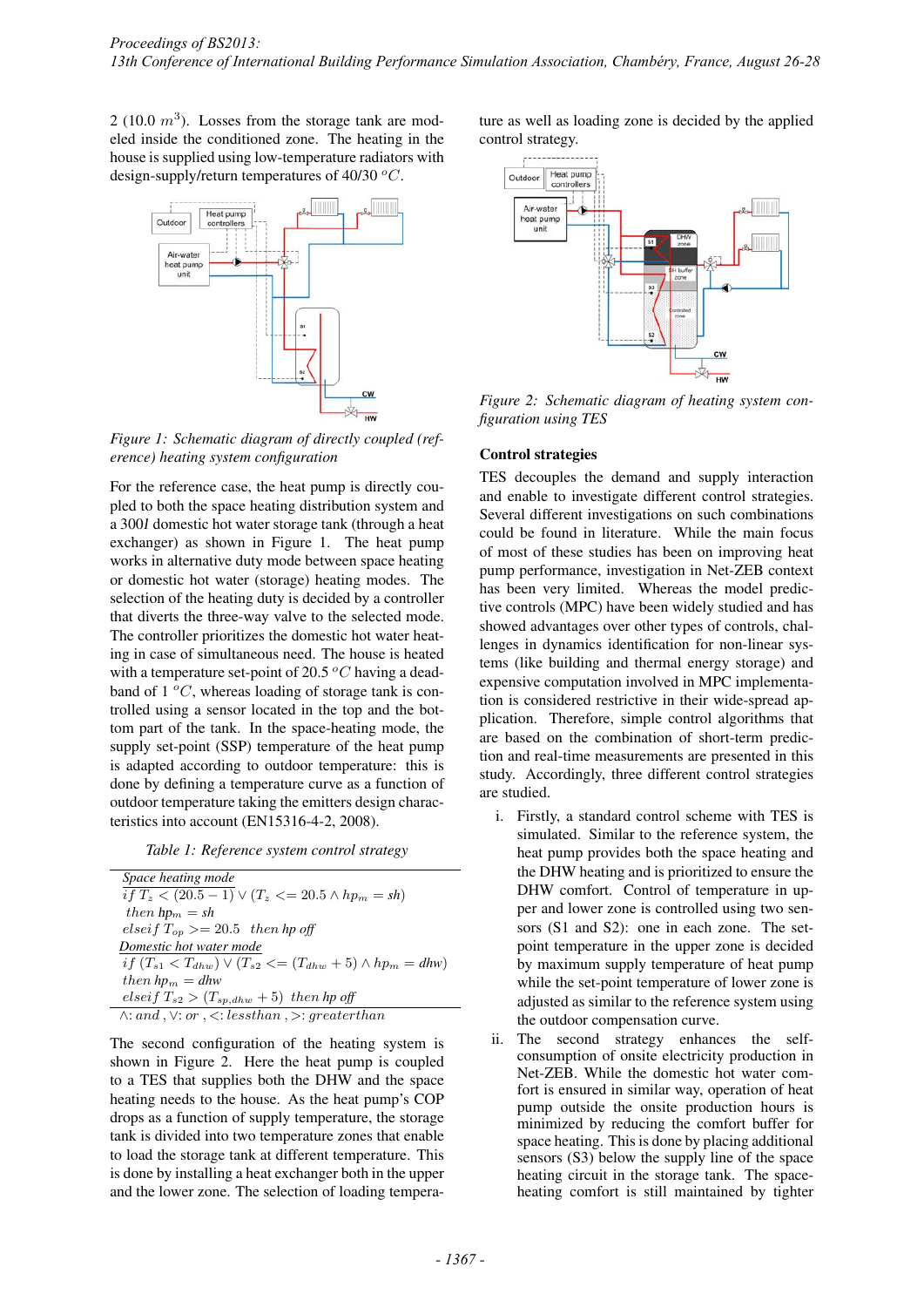control over S3 however, reduction in spaceheating comfort buffer could result into frequent cycling of heat pump in cases with smaller storage sizes. The zone between S2 and S3 is thus utilized to consume the excess onsite electricity that would otherwise have to be delivered to the grid. Matching between the transitory heat pump electrical consumption and excess electrical exchange is achieved by controlling the compressor power. It is well known that the heating capacity and coefficient of performance (COP) of an air-to-water heat pump are strongly dependent on the supply temperature on the condenser side and the outdoor temperature on evaporator side as given in Equation 1.- 3.. Nevertheless, actual work done by the compressor depends on the load applied on the condenser side (Equation 4.), control of condenser supply temperature offers the largest flexibility.

$$
Q_{hp} = f(T_{sup}, T_{outdoor})
$$
 (1)

$$
COP_{hp} = f(T_{sup}, T_{outdoor})
$$
 (2)

$$
E_{hp} = \frac{Q_{hp}}{COP_{hp}}\tag{3}
$$

$$
Q_{load} = f(V, SOC, T_{sup}, T_{ret})
$$
 (4)

As a result, the control strategy is defined to adapt the supply temperature according to predicted excess onsite production. This is done by predicting next 10 minutes excess electricity and conform the load on the condenser side to match the onsite excess electricity. This is done by iteratively guessing the supply temperature (based on a real-time temperature measurement at S2 and state of charge (SOC) of controlled zone) and hence solving the load on condenser side and the SPF of heat pump. In this way, supply temperature set point for the next time step is defined to scale the momentary compressor power as close as possible to excess onsite energy.

iii. The third control strategy is defined to improve the relation of the Net-ZEB with the grid. Here, the optimizing problem is defined to analyses the potential of Net-ZEB to actively response to the grid. As such, thermal energy storages (TES) are considered active element in Smart-Grid applications. In such applications, a signal to identify energy contents of TES is needed. For this purpose, a state of charge that represents the average energy contents at S2 and S3 is defined. As the storage tank serves for both domestic hot water and space heating needs, S3 is used to define DHW energy contents while S2 is used to identify space heating energy contents. This enables to define the control strategies that operate the heat pump while keeping track of the energy contents of the store. While the Smart-Grid could offer extensive communication among different appliances as well as energy markets, here control of power exchange by only active control of heat pump is studied. To study the impact of such control on exchange profile, two control variants with a local and global variable are identified. In the local control variant, the control scheme is implemented at building scale to limit the exchange of the building within a certain threshold limits. This is done by switching on the heat pump if the excess onsite production exceeds the threshold limit and switching off the heat pump if electricity delivered by grid exceeds the threshold limit and additionally implementing a minimal cycle length of heat pump. In the global control variant, control scheme is implemented to operate the heat pump to maximize its operation during low-tariff hours. The hourly point tariff is considered to represent the stress on grid and control is considered equivalent to shift the demand from high-stress to low-stress periods. The control is implemented using day-ahead prices obtained from the Nordic power market. The prices are published for the next day before 12:00 AM at Nord Pool website NordPool (2012).

*Table 2: TES with different control strategies*

| <b>TES with Standard control</b>                                                                |  |  |  |  |
|-------------------------------------------------------------------------------------------------|--|--|--|--|
| Space heating mode                                                                              |  |  |  |  |
| if $(T_{s2} < (T_{ssp} - 2)) \vee (T_{s2} < = T_{ssp} \wedge hp_m = sh)$                        |  |  |  |  |
| then $hp_m = sh$                                                                                |  |  |  |  |
| elseif $(T_{s2} > T_{ssp})$ then hp off                                                         |  |  |  |  |
| Domestic hot water mode                                                                         |  |  |  |  |
| $if (T_{s1} < T_{dhw}) \vee (T_{s1} < = (T_{dhw} + 5) \wedge hp_m = dhw)$                       |  |  |  |  |
| then $hp_m = dhw$                                                                               |  |  |  |  |
| elseif $(T_{s1} > (T_{s,dhw} + 5))$ then hp off                                                 |  |  |  |  |
| TES with self-consumption control                                                               |  |  |  |  |
| comfort constraints on s1 and s3                                                                |  |  |  |  |
| if $(P_{ex} > 0) \wedge (T_{s2} < T_{ssp})$                                                     |  |  |  |  |
| then solve predictive set-point algorithm                                                       |  |  |  |  |
| <i>elseif</i> $(P_{ex} \leq 0) \vee (T_{s2} \geq T_{ssp})$                                      |  |  |  |  |
| then hp off                                                                                     |  |  |  |  |
| TES with power-exchange limit control                                                           |  |  |  |  |
| comfort constraints on s1 and s3                                                                |  |  |  |  |
| if $((T_{s2} < T_{ssp}) \land (P_{ex} > P_{lim,d})) \lor ((SOC < 0.5)$                          |  |  |  |  |
| $\wedge (P_{ex. a} - E_{hn}) > -2500$                                                           |  |  |  |  |
| then hp on                                                                                      |  |  |  |  |
| elseif $(t_{hp,op}) = 20 \wedge (SOC > 0.8 \wedge ((P_{ex,a} - E_{hp}))$                        |  |  |  |  |
| $\langle P_{lim,d} \rangle \vee (P_{ex,a} \langle -2500 \rangle \vee (T_{s2} \rangle T_{ssp}))$ |  |  |  |  |
| then hp off                                                                                     |  |  |  |  |
| TES with load-shift control                                                                     |  |  |  |  |
| comfort constraints on s1 and s3                                                                |  |  |  |  |
| if $(T_{s2} < T_{sp} \wedge TR < TR_{lim})$                                                     |  |  |  |  |
| then hp on                                                                                      |  |  |  |  |
| $\text{elseif } (t_{hp,op}) = 20 \land (SOC > 0.8 \lor TR > TR_{lim}))$                         |  |  |  |  |
| then hp off                                                                                     |  |  |  |  |
| $\wedge$ : and, $\vee$ : or, $\lt$ : lessthan, $\gt$ : greaterthan                              |  |  |  |  |
|                                                                                                 |  |  |  |  |

#### Evaluation criteria

The effectiveness of different strategies is analyzed using the energy exchange between the building and the grid as well as the energetic performance of the over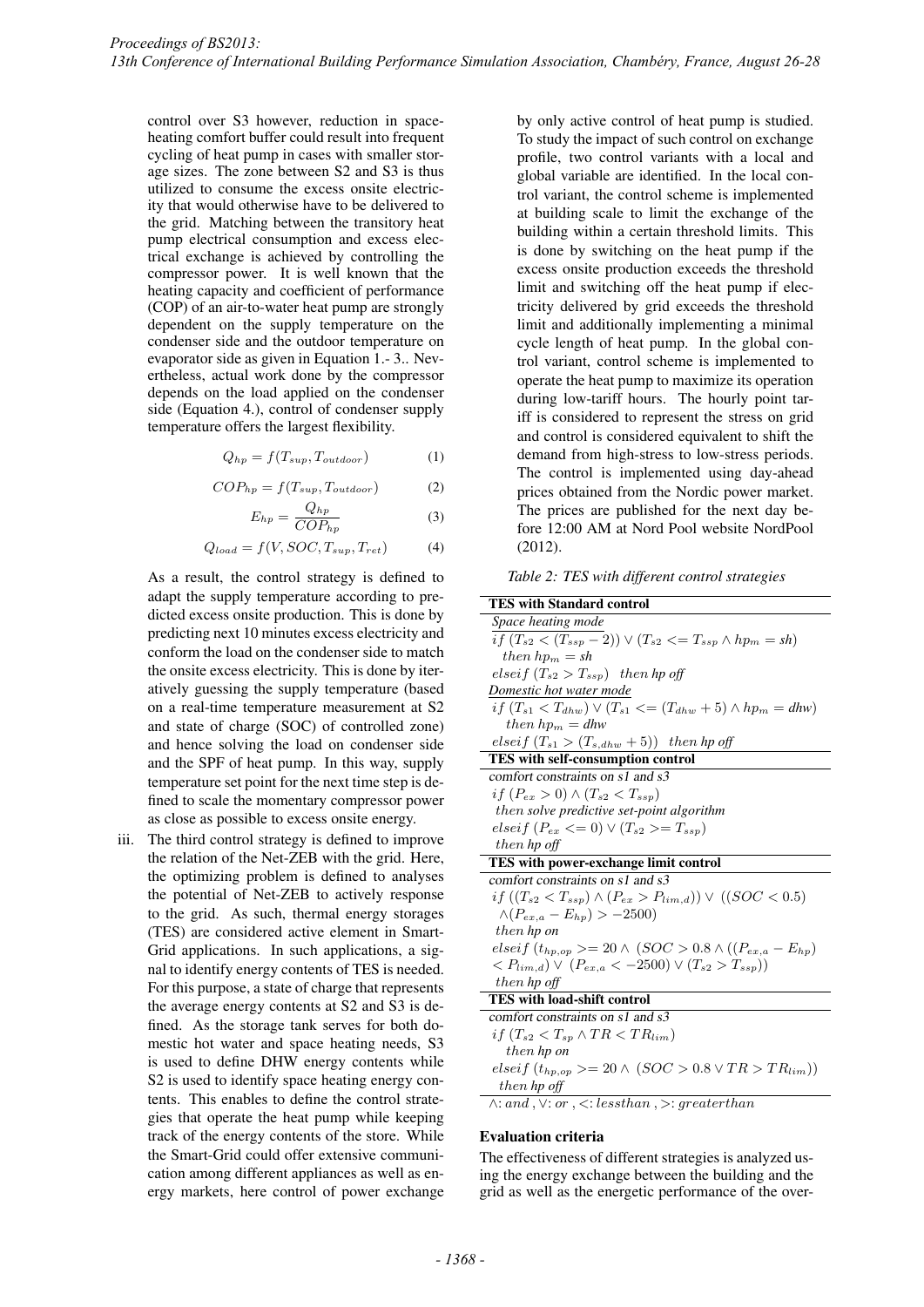all system. The energy exchange between the building and the grid is computed for each time-step at building boundary and is distinguished between energy import and energy export as given in Equation 5 -7 . The nonsimultaneity between building loads and the onsiteproduction and the quality of exchange are analyzed using self-sustenance factor (SSF) (Born, 2001) and extent of exchange (Salom et al., 2011) defined using Equation 8 and 9 . An additional factor to account for load shifting from high tariff to low tariff period is defined using relative import bill (RIB) given by the Equation 10. Further, the energy performance analysis of both systems is presented using annual seasonal performance (SPF) factors given in Equations 11 and  $\overline{12}$  .

$$
nex(t) = e_{pv}(t) - e_{bdg}(t)
$$
\n(5)

$$
d(t) = max(0, (e_{pv}(t) - e_{bdg}(t)))
$$
 (6)

$$
i(t) = min(0, (e_{pv}(t) - e_{bdg}(t)))
$$
 (7)

$$
SSF = \frac{\sum i(t)}{\sum e_{bdg}(t)}\tag{8}
$$

$$
E_{>xlim} = \sum (nex(t) > xlim)
$$
 (9)

$$
RIB = \frac{\sum(i(t).TR_{actual}) - \sum(i(t).TR_{min})}{\sum(i(t).TR_{max}) - \sum(i(t).TR_{min})}
$$
(10)

$$
SPF_{hp} = \frac{\sum (Q_{hp})}{\sum (E_{hp}) + \sum (E_{par})}
$$
(11)

$$
SPF_{sys} = \frac{\sum (Q_{shn}) + \sum (Q_{dhw})}{\sum (E_{hp}) + \sum (E_{par}) + \sum (E_{aux})}
$$
(12)

In all simulation cases, the photovoltaic sizing is done to ensure an ideal zero balance such that:

$$
\sum_{0}^{\tau} e(t) + \sum_{0}^{\tau} d(t) = 0
$$
 (13)

# RESULTS AND ANALYSIS

Table 3 shows the energetic performance along with exchange indicators for all simulated cases. Starting with the cases where heat pump is strongly coupled to building, electrical load of heat pump along with onsite excess electricity is analyzed. Figure 3. and Figure 4. shows the heat pump and onsite excess electricity profiles for an example week of winter and summer respectively. Looking at winter week profile for reference system and system with buffer tank it could be seen that in both concepts, the heat pump either working at minimum power or switches-off during high onsite production hours. This could be attributed to increased solar gains during hours of high onsite production as well as increased internal gains during day-time leading to reduced heating needs and thus heat pump is only able to consume a very small fraction of onsiteexcess electricity. On the other hand, during summer period, the heat pumps are only used to load the DHW storage. To avoid frequent cycling of heat pump and elongate the operating time, heat pumps in such conditions are configured to wait until storage tank is empty.

As a result, they operate during night or early morninghours. As a consequence, most of the excess electricity is exported to the grid and only 20% of onsite excess production is consumed by the building loads. Looking at quality of exchange for the two reference cases, Table 3 reports the number of hours of energy exchanges above lower and upper thresholds. As expected, the number of hours when exchange exceeds certain threshold level reduces in case of export hours from 426 h to 372 h and in case of import hours from 480 h to 407 simply by introduction of TES. Although, no particular control on exchange limitation has been implemented, the improvement could attributed to the smaller nominal power of heat pump required in case of TES. Moreover, introduction of TES also flattens the load on heat pump compared to directly coupled system.



*Figure 3: Profile of excess onsite production and heat pump electrical consumption for an example winter week*



*Figure 4: Profile of excess onsite production and heat pump electrical consumption for an example summer week*

#### Improving self-consumption

Although in theory, heat pump could be operated during onsite-excess production hours to store heat in TES, standard controls to merely enforce heat pump switching during excess production has shown limitation in reaching improving self-consumption. In such controls, a contrast in profiles of the two entities exists. On one side, the heat pump in such control works independent of onsite production and operates at full loads to meet the loads that are set by comfort control whereas on the other side, the onsite production has a strong variability in profile and increasing along the day with highest peak somewhere at mid-day. As a result of standard controls, under favorable outdoor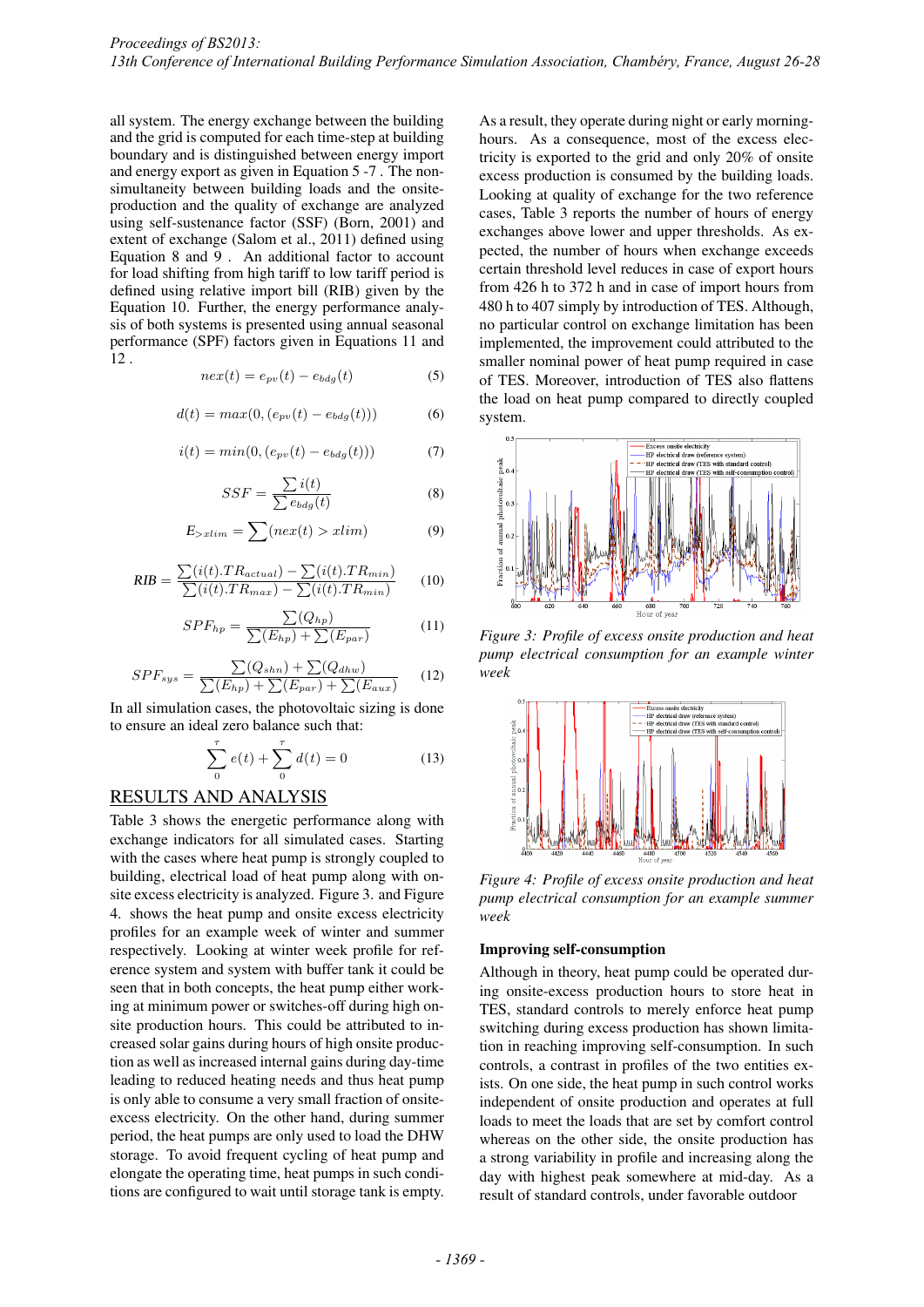| <b>System</b><br><b>Type</b> | <b>Control scheme</b> | <b>Storage</b><br>size | <b>SPF</b><br>HP | <b>SPF</b><br><b>SYS</b> | Self-<br>sustenance<br>factor | <b>Relative</b><br>import bill | <b>Extent of</b><br>export | <b>Extent of</b><br>import |
|------------------------------|-----------------------|------------------------|------------------|--------------------------|-------------------------------|--------------------------------|----------------------------|----------------------------|
|                              |                       |                        | -                |                          | $\%$                          | $\%$                           | h                          | h                          |
| Reference                    | Standard control      | 300                    | 2.86             | 2.41                     | 20.4                          | 43.3                           | 426                        | 480                        |
|                              | Standard control      | 500                    | 2.88             | 2.19                     | 21.5                          | 43.2                           | 372                        | 407                        |
|                              |                       | 500                    | 2.66             | 2.12                     | 26.2                          | 41.6                           | 360                        | 339                        |
|                              | Self-consumpt-        | 1000                   | 2.74             | 2.15                     | 30.2                          | 42.2                           | 303                        | 285                        |
|                              | ion control           | 1500                   | 2.72             | 2.11                     | 30.7                          | 42.4                           | 306                        | 288                        |
| System                       |                       | 2000                   | 2.70             | 2.07                     | 31.0                          | 42.3                           | 305                        | 305                        |
| with                         |                       | 500                    | 2.88             | 2.31                     | 21.7                          | 42.8                           | 413                        | 334                        |
| thermal                      | Power exchange        | 1000                   | 2.88             | 2.29                     | 21.7                          | 42.5                           | 400                        | 330                        |
| energy                       | limit control         | 1500                   | 2.87             | 2.27                     | 21.7                          | 42.3                           | 392                        | 327                        |
| storage                      |                       | 2000                   | 2.86             | 2.46                     | 21.9                          | 42.3                           | 387                        | 322                        |
|                              |                       | 500                    | 2.79             | 2.25                     | 21.2                          | 40.1                           | 435                        | 290                        |
|                              | Load-shift            | 1000                   | 2.81             | 2.24                     | 20.9                          | 39.5                           | 440                        | 305                        |
|                              | control               | 1500                   | 2.81             | 2.22                     | 20.9                          | 38.9                           | 440                        | 304                        |
|                              |                       | 2000                   | 2.80             | 2.20                     | 20.8                          | 38.2                           | 451                        | 311                        |

*Table 3: Results of different heat pump control strategies for an all-electric Net-ZEB*

would apparently offer an improvement in selfconsumption, a large exchange between Net-ZEB and grid at higher resolution would exist as the heat pump electrical consumption does not eventually occur at right moments. Additionally, large part of building electrical consumption is caused by non-heating loads and a part of onsite-production is consumed by these loads. As such, coincident operation of heat pump during periods with onsite consumption by non-heating loads would eventually not improve the overall selfconsumption. As no electrical storage or demandside management on non-heating loads is considered in this investigation, therefore, all the excess onsiteproduction is considered solely available for heat storage or exported to the grid. Therefore, the proposed self-consumption control is connected to exchange meter and acts on 10-minute smoothed exchange. The choice of the resolution on one hand would result in smoothing the disturbances in onsite production whereas on the other hand would even-out the effects of load-spikes due to short-lived peak loads such as microwave. An additional challenge also lies in matching the heat pump electrical consumption to onsite excess production lies in diurnal characteristic of solar production. As the heat pump could not operate below a certain temperature difference on condenser side, enforcing the match between very small production quantities during early and later hours of day would result into unnecessary cycling of the heat pump. Therefore, a minimum temperature different on condenser side is always enforced to avoid such cycling. Looking at results of such control strategy in comparison to reference cases in Figure 3 and 4, it could be seen that profile of electrical energy consumption of heat pump using such control strategy follow the onsite-consumption quite closer as compared to both reference cases.

Further, the results for the control strategy on over-

all improvement on self-consumption are presented in Table 3. It is found that use of self-consumption control with even same storage size as in standard case could immediately lead to almost 4.8% increase in self-consumption compared to TES with standard control and 5.8% improvement compared to the reference system. It is further found that through reasonable increase storage size; these improvements can be doubled to 10%. Nevertheless, it is found that there is excess electricity and some energy demand for heating, capacity of heat becomes a limiting factor to meet the high ends of excess electricity. As a result, increasing the storage tank beyond certain capacity could not automatically guarantee the increase in self-consumption. Thus, a value of around 30% selfconsumption using a storage size of 1000l is found above which only minor improvement in self consumption are noticed by increasing storage size. In order to analyzing the performance of control itself and to identify if the optimum found by control is a global optimum, an ideal heat pump (having a resistance heater like characteristic with a COP of 2.35) with storage tank to enable daily heat consumption is simulated. This results into a theoretical optimum of 33.3 % self-consumption. A first-order comparison of both the results shows that the proposed control strategy has shown quite good performance.

#### Strengthening the grid

Although, energy exchange of an individual building does not offer challenge to grid, large scale Net-ZEB penetration with large imports or exports powers could lead system overloads. There could be several solutions to such problem with one of the solution to move towards stronger grids with large flow capacities as well as introduction of more balancing powers or another to act on the renewable systems to curtail energy exports. Such solutions do not always improve the overall performance of the system and therefore,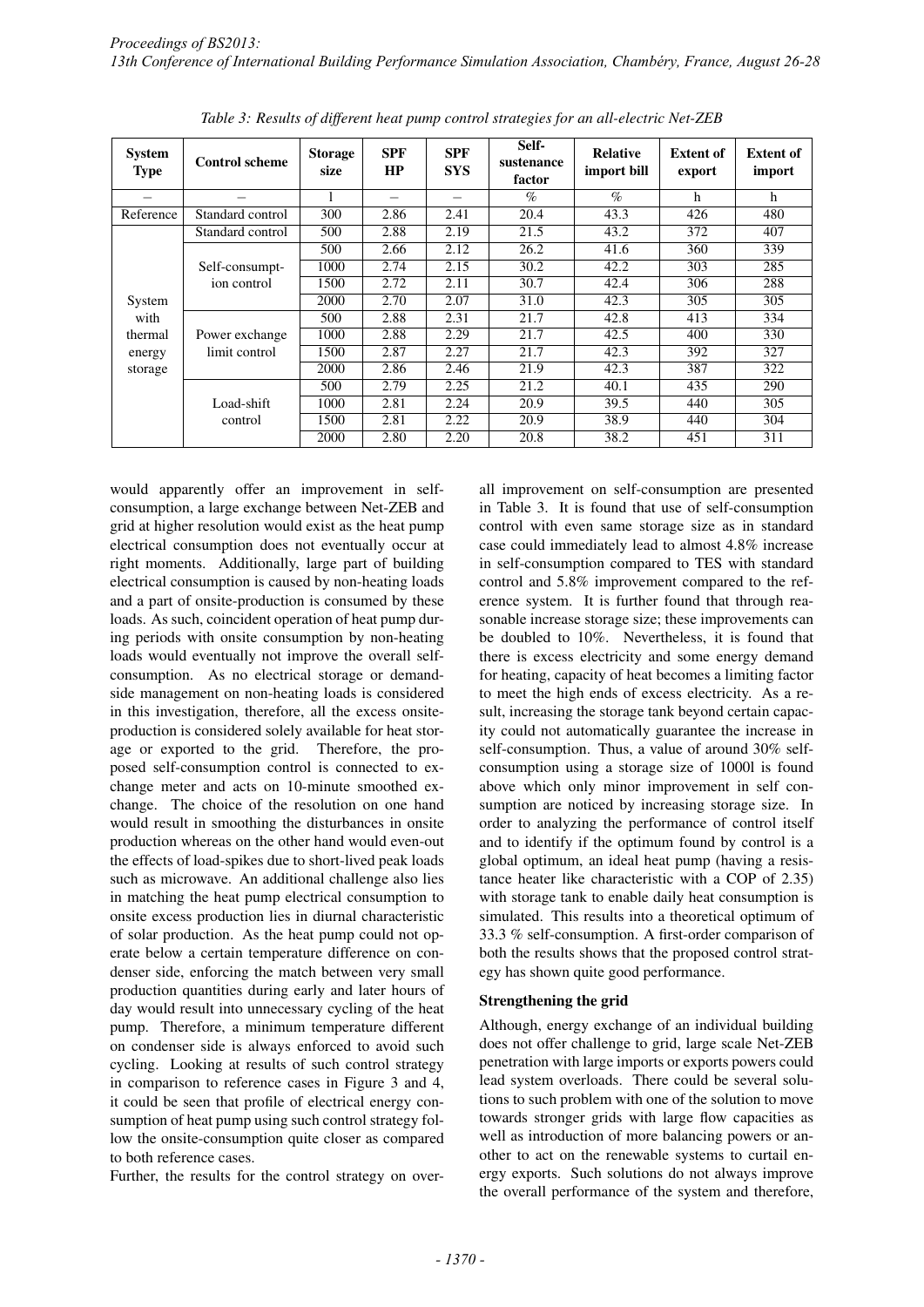application of control strategies to improve the energy exchange at building level to minimize its impact on grid offers an interesting alternative. In identifying such control that curtail the peak power-exchange and have a net-effect of leveling-off the demand profile, performance of a power-exchange limit control and a load-shift control are investigated.

In the first case of peak-shaving control strategies, while the energy import threshold is placed at 2500 Wh, setting a fixed threshold for export does not offer a viable solution to peak-export shaving. This could be associated with diurnal and seasonal variation of onsite production whereas the daily peak enlarges towards the summer when both the heating needs as well as electrical consumption of heat pump is minimal. As the objective of this control strategy is to operate the heat pump during these peak export hours, fixed threshold limit would result into peak shaving of exchange in a local regions and reduction in peak exports hours when grid is facing major capacity limitation issues would not be properly addressed. Therefore, a dynamic threshold limit is selected as 80% of the daily peak in cases where surges above 2500 Wh. peak Although the choice of such peak might itself be a question of optimizing, here the limit is adopted by taking roughly into account the energy demands that could conveniently filled in areas between this threshold and the daily peaks. Eventually, the control strategy is simulated with different storage sizes and results for simulation are reported in Table 3. Comparing the results for extent of export and import with reference system, although reduction in both export and import peaks noticed, effectiveness of control on export threshold has been found limiting.

In the second case of load-shift control, control strategy is investigated to evaluate the flexibility of TES to shift the loads from high demand to the load demand periods. For this purpose, next day tariff is used to control the operation of the heat pump and shift its operation towards the low tariff periods. Simulating with different storage sizes and comparing the results with reference cases, it is found that flexibility in load shifting is directly coupled to the storage size and distribution of heat demand over the day. As increasing storage sizes shows linear improvement in load shift factor, almost 5% improvement in import bill is realized with a 2000 l of storage tank.

#### Energetic performance

Both the performance of energy distribution system as well as heat pump is strongly dependent on supply side temperature. Higher supply temperatures lower the COPs for the heat pump as well as increase losses related to the distribution circuit and the storage tank. Looking at SPF of the heat pump and the overall system in Table 3, almost 10% drop in SPF due to use of introduction of TES is observed. As in both cases, principally the supply set points are same, increased losses are attributed to the mixing as well as tempera-

ture lapse in supply temperature due to thermal mass. As in all the cases, the photovoltaic is designed to meet the zero annual balance, drop in SPF leads to increased requirement of the photovoltaic area.

The control strategies also influence the load profiles of the building. As the application of such control strategies is a subject of wide-spread application, resulting profile would become meaningful in terms of its impact on the grid. Looking at averaged profiles over the whole year as shown in Figure 5., it could be seen that a significant shift in loads profile by introduction of TES is possible. Obvious advantage of TES results in case compared to the reference system that reducing the morning peak. However, the largest influence is noticed by tariff based structure which moves most of the heat pump loads to the night time resulting in significant flattening of the heat pump loads. Nevertheless, the ability of such shift directly depends on the capacity of the TES and flexibility of heating demand of the building. Finally, the profile of TES with self-consumption control shows a rather elongated profile over the day-time and even reduced loads on the evening hours. Keeping in view that a large part of energy export occurs during these hours, this kind of profile in wide spread application would further encourage the self-consumption within the building cluster by inter-consuming the variations in excess consumption.



*Figure 5: Mean daily load profile of different simulated cases*

# CONCLUSION AND FUTURE WORK

#### Improvement in self-consumption

A control strategy to operate the heat pump with energy exchange meter and a short-term load prediction is presented. Results have shown that significant amount of onsite loads could be consumed by the heat pump by such kind of control strategy. A net-reduction of 10.6% in momentarily (10-min) exchange is realized. Compared to ideal control, the proposed control has also shown quite good performance and actually reaches very close to maximum achievable selfconsumption. Nevertheless, the control could have limits in term of prediction of onsite electricity and non-heating loads for next time step. As in this study, representative profiles along with exact onsite photovoltaic prediction is assumed, degradation in results